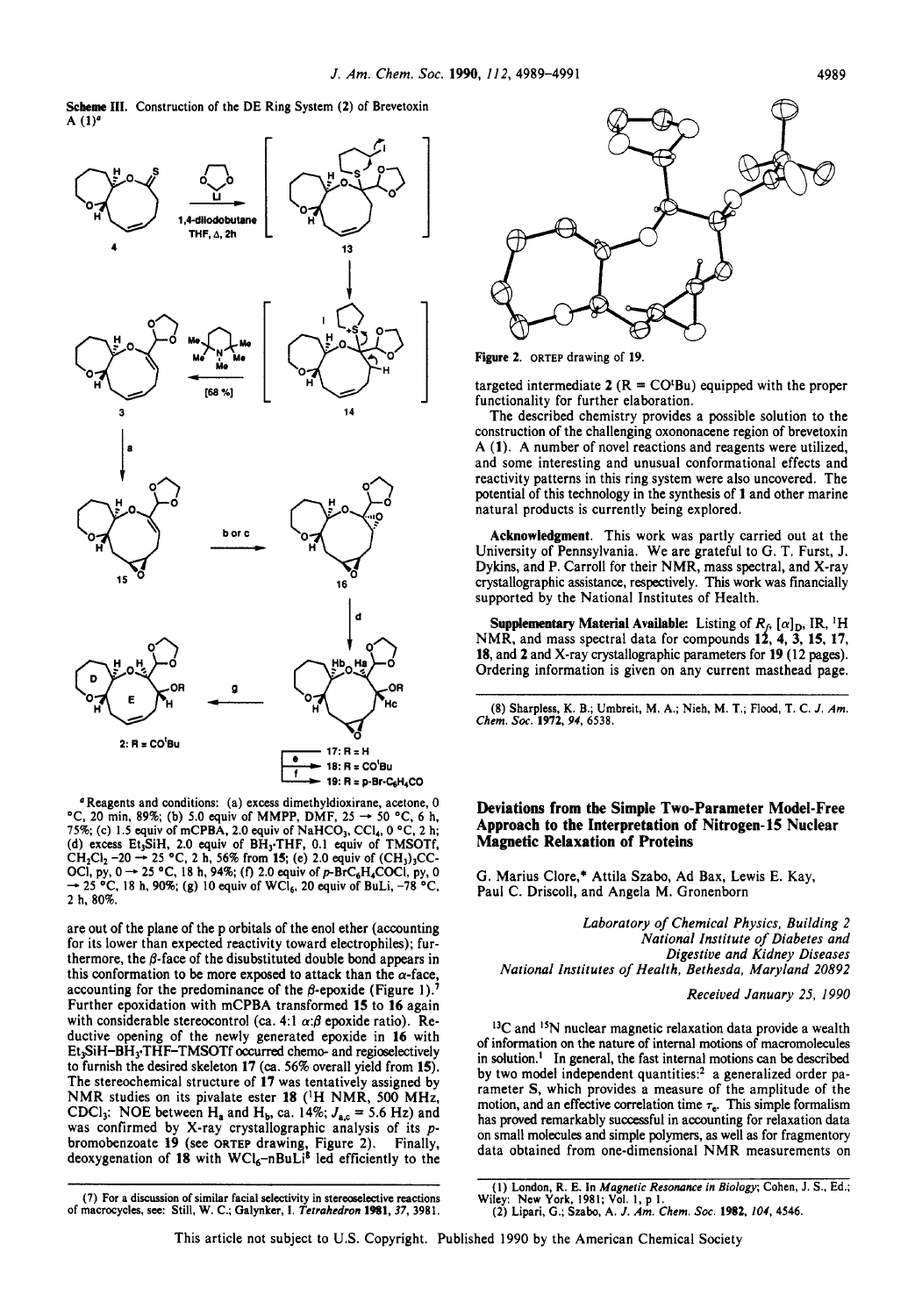| $0.53 \pm 0.006$ $0.78 \pm 0.007$ $0.68 \pm 0.006$ $1.5 \pm 0.08$<br>$0.61 \pm 0.006$ $0.77 \pm 0.006$ $0.80 \pm 0.006$ $1.8 \pm 0.18$<br>$0.54 \pm 0.004$ 0.37 ± 0.007<br>$0.24 \pm 0.01$<br>$\tau_c$ , as<br>$0.62 \pm 0.01$<br>ů,<br>SNase ILe-18<br>$IL-1\beta$ Gly-22<br>SNase Leu-7<br>$0.64 \pm 0.1$<br>$0.46 \pm 0.1$<br>NOE.<br>(500)<br>$-0.20$<br>0.48<br>0.64<br>$-0.47$<br><b>DE-</b><br>$\frac{600}{5}$<br>$-0.26$<br>0.69<br>$-0.43$<br>0.56<br>$315$<br>$315$<br>$339 \pm 80$<br>$T_1(500)$ , $T_2(500)$ , $T_1(270)$ ,<br>Ë<br>320<br>$\frac{10}{2}$<br>307<br>n<br>m<br>Ë<br>$136 \pm$<br>ម<br>មីដូមី<br>135<br>137<br>$\frac{618 \pm 24}{620}$<br>$635 \pm 10$<br>$644$<br>ã<br>627<br>543<br>$T_2(600),$<br>Ë<br>$\frac{16}{1}$<br>129<br>130<br>$\overline{11}$<br>T <sub>1</sub> (600),<br>$\frac{785 \pm 15}{784}$<br>$0 + 6$<br>Ë<br><b>0tL</b><br>738<br>781<br>calcd, eq 1<br>calcd, eq 4<br>calcd, eq 1<br>calcd, eq 4<br>obsd<br>obsd |
|-------------------------------------------------------------------------------------------------------------------------------------------------------------------------------------------------------------------------------------------------------------------------------------------------------------------------------------------------------------------------------------------------------------------------------------------------------------------------------------------------------------------------------------------------------------------------------------------------------------------------------------------------------------------------------------------------------------------------------------------------------------------------------------------------------------------------------------------------------------------------------------------------------------------------------------------------------------------|
|                                                                                                                                                                                                                                                                                                                                                                                                                                                                                                                                                                                                                                                                                                                                                                                                                                                                                                                                                                   |
|                                                                                                                                                                                                                                                                                                                                                                                                                                                                                                                                                                                                                                                                                                                                                                                                                                                                                                                                                                   |
|                                                                                                                                                                                                                                                                                                                                                                                                                                                                                                                                                                                                                                                                                                                                                                                                                                                                                                                                                                   |
| $0.31 \pm 0.005$ $0.68 \pm 0.006$ $0.46 \pm 0.007$ $1.2 \pm 0.04$<br>$0.33 \pm 0.014$ 0.31 $\pm 0.008$<br>0.17<br>$-1.21$<br>$0.32 \pm 0.01$<br>$-1.14$<br>0.33<br>Ş<br>ई<br>216<br>219<br>684<br>696<br>$\frac{210 \pm 11}{210}$<br>$\frac{784 \pm 7}{784}$<br>calcd, eq 1<br>calcd, eq 4<br>ತ್ಥೆ                                                                                                                                                                                                                                                                                                                                                                                                                                                                                                                                                                                                                                                                |
| $IL-1\beta$ Asp-35<br>$0.68 \pm 0.1$<br>$128 \pm 2$<br>$739 \pm 6$<br>obsd                                                                                                                                                                                                                                                                                                                                                                                                                                                                                                                                                                                                                                                                                                                                                                                                                                                                                        |

peptides and proteins. $3-6$  With the development of sensitive **<sup>I</sup>**H-detected two-dimensional heteronuclear NMR experiments for the measurement of heteronuclear relaxation data,  $7.8$  the methodology is now at hand to obtain a comprehensive picture of internal motions in proteins. While studying the backbone dynamics of two recombinant proteins, staphylococcal nuclease' (SNase, 149 residues) and interleukin- $1\beta^9$  (IL-1 $\beta$ , 153 residues), in this manner, we have noticed that the <sup>15</sup>N  $T_1$ ,  $T_2$ , and NOE data for the backbone amide groups of certain residues cannot be accounted for by the simple two-parameter model-free approach and necessitate the introduction of two distinct correlation times to describe the internal motions.

**In** the model-free formalism of Lipari and Szabo? the spectral density function for a molecule undergoing isotropic tumbling is given by

$$
J(\omega) = S^2 \tau_R / (1 + \omega^2 \tau_R^2) + (1 - S^2) \tau / (1 + \omega^2 \tau^2)
$$
 (1)

which corresponds to an internal correlation function of  $C_I(t)$  =  $S^2 + (1 - S^2)e^{-t/\tau_c}$ , where *S* is the generalized order parameter,  $\tau_R$  is the overall isotropic rotational correlation time of the molecule, and  $\tau = \tau_R \tau_c/(\tau_R + \tau_c)$  where  $\tau_c$  is a single effective correlation time describing the internal motions. The  $T_1$  and  $T_2$ relaxation times and the NOE enhancement of an amide <sup>15</sup>N spin relaxed by dipolar coupling to a directly bonded proton and by chemical shift anisotropy are related to the spectral density function by the well-known<sup>10</sup> expressions given in ref 7.

Excluding residues where  $T_2$  exchange line broadening is present (four in SNase and 42 in IL-1 $\beta$ ), we have found that, for all but four residues of SNase and 32 residues of IL-1 $\beta$ , the available <sup>15</sup>N relaxation data can be accounted for within the errors of the experimental data (at both 500 and 600 MHz,  $\leq 5\%$  for  $T_1$  and  $T_2$ , and in the majority of cases <2% for  $T_1$ ;  $\pm 0.1$  for the NOE) by using the simplified spectral density function  $J(\omega) = S^2 \tau_R/(1$  $+\omega^2 \tau_R$ ) with a single value of  $\tau_R$  (9.1 and 8.3 ns for SNase and by using the simplified spectral density function  $J(\omega) = S^2 r_R/(1 + \omega^2 r_R)$  with a single value of  $r_R$  (9.1 and 8.3 ns for SNase and IL-1 $\beta$ , respectively) and S<sup>2</sup> in the range  $0.7 \le S^2 \le 0.95$ , indicating that  $\epsilon$ , is that  $\tau_e$  is smaller than about 50 ps and that the two proteins reorient isotropically in solution. For the exceptional residues, we find that while eq 1 can account for the <sup>15</sup>N  $T_1$  and  $T_2$  data at several spectrometer frequencies, it fails to account for the 'H-I5N NOE data. **In** particular, on the basis of the best fit to the  $T_1$  and  $T_2$  data using eq 1, the calculated values for the NOE are either too small or negative, whereas the observed ones are positive. This point is illustrated in Table I for Leu-7 and Ile-18 of SNase and Gly-22 and Asp-35 of IL-10. **On** the basis of the best fit to the  $T_1$  and NOE data (not shown), the calculated values for  $T_2$  are 20-100% too small for these residues.

The discrepancy indicates that the time evolution of the internal reorientational correlation function that **is** probed by NMR must be highly nonexponential with slow components that are not in the extreme narrowing limit. The simplest functional form for the internal correlation function that can describe such behavior is  $C_1(t) = S^2 + A_1 e^{-t/\tau} + A_s e^{-t/\tau}$  with  $S^2 + A_t + A_s = 1$ . When the fast  $(\tau_f)$  and slow  $(\tau_s)$  correlation times differ by at least 1 order of magnitude,  $C<sub>1</sub>(t)$  reaches an intermediate plateau value of  $1 - A_f$ , before finally leveling off at  $S^2$ . Thus, when such a separation of time scales exists, one can interpret  $1 - A_f$  as the generalized order parameter for fast motions,  $S_f^2$ . Hence, one has  $C_1(t) = S^2 + (1 - S_t^2)e^{-t/\tau} + (S_t^2 - S^2)e^{-t/\tau}$  so that the spectral density in the case of isotropic overall reorientation is

$$
J(\omega) = \frac{S^2 \tau_R}{1 + (\omega \tau_R)^2} + \frac{(1 - S_f^2) \tau_f'}{1 + (\omega \tau_f')^2} + \frac{(S_f^2 - S^2) \tau_s'}{1 + (\omega \tau_s')^2}
$$
(2)

**(3) Lipari. G.; Szabo, A.** *J. Am. Chem. Soc.* **1982, 104,4559.** 

(4) McCain, D. C.; Markley, J. L. J. Am. Chem. Soc. 1986, 108, 4259.<br>(5) Weaver, A. J.; Kemple, M. D.; Predergast, F. G. Biphys. J. 1988, 54,

- (6) Deliwo, M. J.; Wand, A. J. J. Am. Chem. Soc. 1989, 111, 4571.<br>(7) Kay, L. E.; Torchia, D. A.; Bax, A. Biochemistry 1989, 28, 8972.<br>(8) Nirmala, N. R.; Wagner, G. J. Magn. Reson. 1989, 82, 659.<br>(9) Clore, G. M.; Driscol I.
	-

**(IO) Abragham, A.** *The Principles of Nuclear Mugnerism;* **Clarendon**  *Biochemistry* **In press.** 

**Press: Oxford, 1961.**